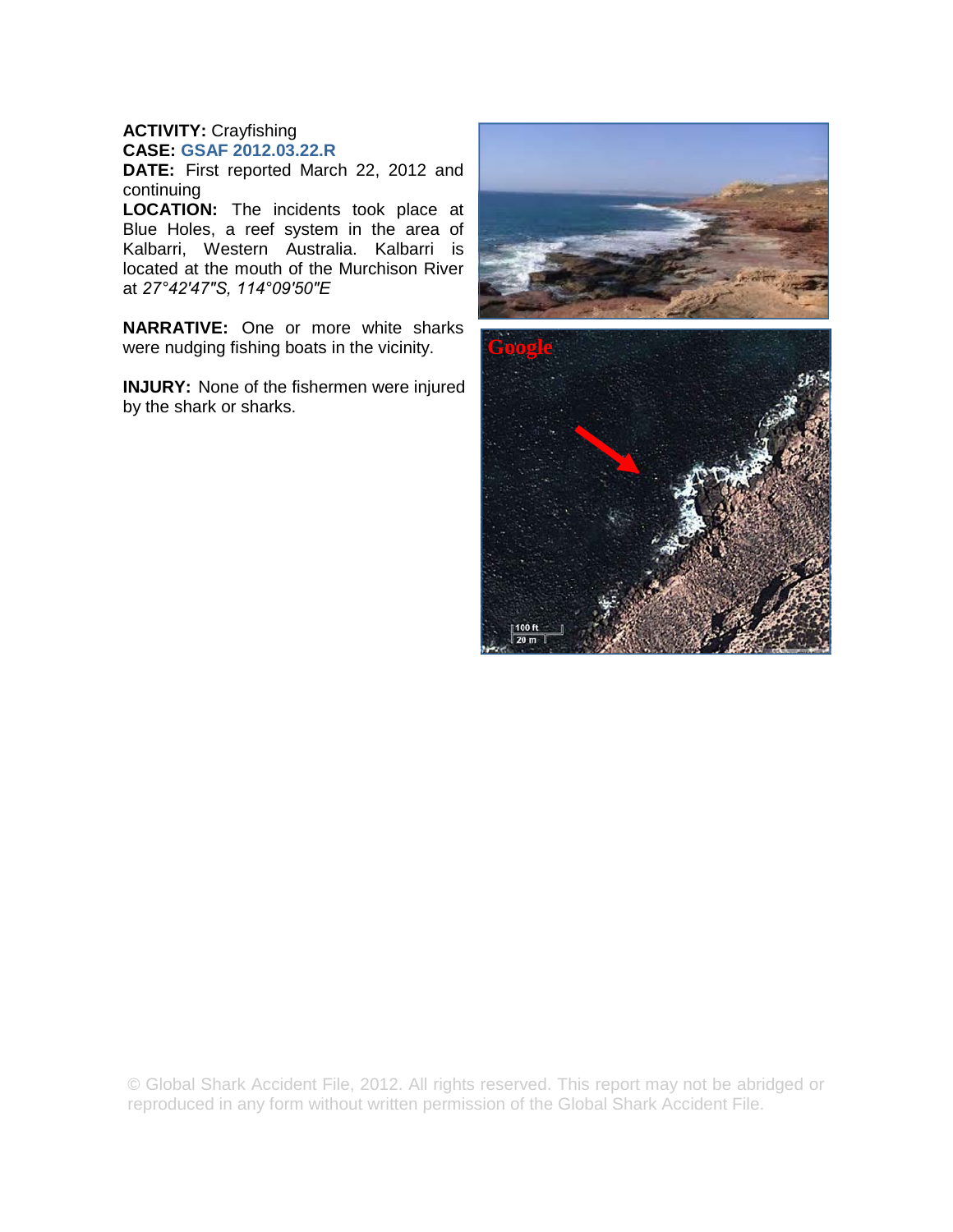## **Great white stalks Kalbarri fishermen**

A 3.5 metre great white shark gave a father and son a shock when it bumped into their small crayfish boat off Kalbarri early this morning.

Dave Duperouzel and his son Mitchell had been pulling the last of their cray fish pots at 5.50am at Blue Holes when the white pointer crashed into their outboard motor.

Early reports from the local sea rescue radio volunteers were that the boat's propeller had been bitten and the young man had nearly been sent reeling overboard.

"No [the shark's] just needed glasses sort of thing," he said with a chuckle. "[It's] come up and banged the boat but we didn't lose our balance, put it that way." He said it appeared to be an accidental nudge but he understood that sharks were quite inquisitive by nature. He said he was surprised at seeing the large shark as he had never seen great white, let alone one up close in his 20 years of crayfishing. "It's a little bit warm for it to be in these waters so it has us all a bit dumbfounded," he said. He said that he had seen a couple of seals in the area recently.

Colin Baker was the first to spot the shark on Saturday. "I was in the boat on my own, pulling my craypots and as my craypot was coming up I noticed a shadow down in the water but I didn't pay it any particular attention," he said. "As I pulled the pot out, I glanced underneath the craypot and there was this rather large shark. It frightened me and my eyes dropped out I suppose," he said.

He said he watched it move around the boat and down the side before disappearing into deeper water. He said he took a friend out the following morning and as they were throwing the floats to their pots out they saw a splashing. "I said 'what the heck was that?' and I kept the boat moving and as I was moving it got hold again and my friend saw a massive-sized fin," he said.

He said as they through the second float the shark chomped through the rope and severed the float entirely. "It was definitely a white pointer it had that distinctive pointed nose and he went around the side and eyed us off," he said. "I thought 'well I don't want to be your dinner'. He was very obviously looking at me and whether it was out of curiosity or hunger, goodness only knows."

A few other fishermen have seen the shark with all of them reporting that it was between three and four metres.

It has been seen in waters as shallow as 15 metres around Blue Holes and Siphons, which is about 200 metres offshore along the Kalbarri coast. Some believe that it may be sick and hungry, while others believe it may be staking out new territory.

**SOURCE:** The Sydney Morning Herald—Western Australia News, March 22, 2012, http://www.smh.com.au/wa-news/great-white-stalks-kalbarri-fishermen-20120322-1vmfk.html

© Global Shark Accident File, 2012. All rights reserved. This report may not be abridged or reproduced in any form without written permission of the Global Shark Accident File.